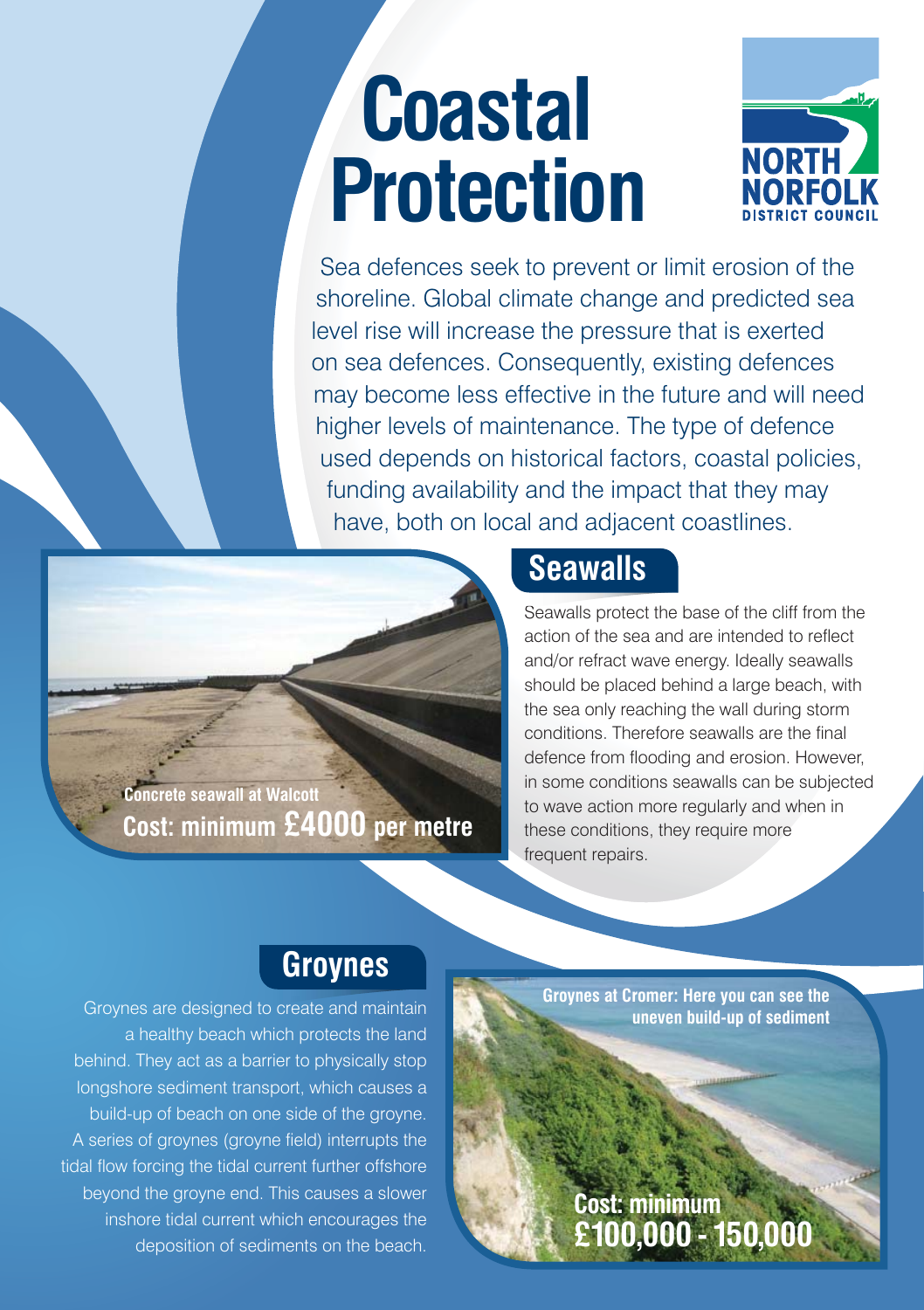

### **Revetments**

Revetments are sloping timber structures which run along the top of the beach, parallel to the cliff. They are designed to absorb the wave's energy and reduce erosional impact on the cliff. Revetments are also less detrimental to beach levels than seawalls, for they reduce beach scour by dissipating wave energy rather than reflecting it. Often sediments – including sand, shingle and pebbles – are carried through or over the structure and, due to the less turbulent water behind, are deposited. This creates a buildup of beach at the base of the cliff helping to protect further against erosion.

## **Gabions**

Gabions are large metal wire cages filled with rock and are usually used above seawalls. They act as an additional barrier to the sea when on occasion it overtops seawalls. Gabions lessen the damaging impact of a wave by intercepting it and reducing the energy of the wave before it reaches the cliff toe. In addition gabions strengthen and add weight to the toe of the cliff in order to prevent landslides. In normal conditions gabions perform well, however in storm conditions when they are subject to direct wave action they may easily be damaged.





## **Reefs**

Sea Palling is the only location on the North Norfolk coastline that has offshore reefs. The purpose of a reef is to prevent storm waves from reaching the beach and to alter natural coastal processes so that a wider beach is able to develop. Reefs at Sea Palling are supplemented with beach renourishment in order to manage wider coastal impacts. To find out more about the reefs at Sea Palling, contact the Environment Agency (www.gov.uk/environment-agency)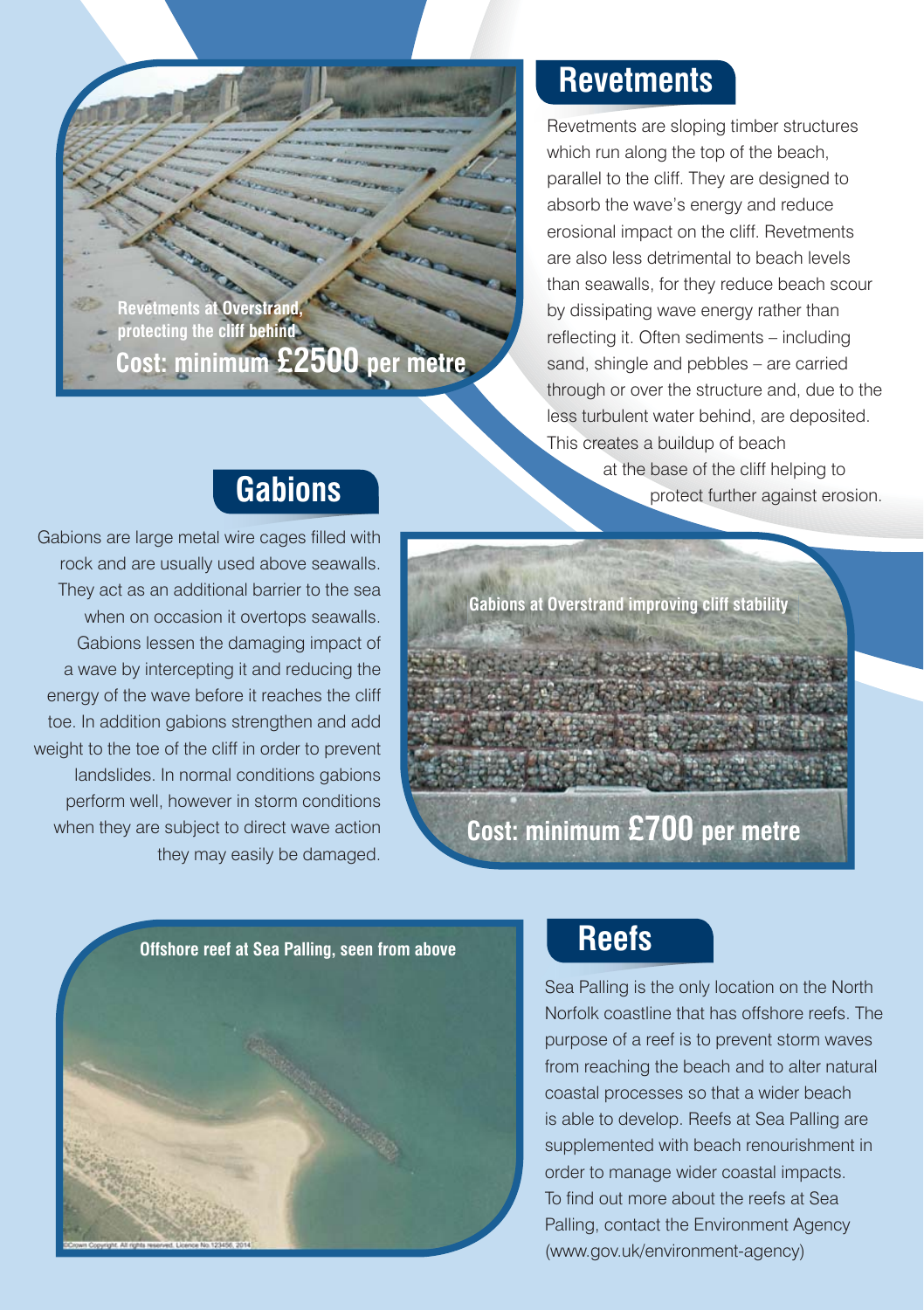#### **Rock Armour**

**Rock armour at Happisburgh absorbs wave energy and protects the cliff to** 

# **Cost: minimum £750 - £1600 per metre**

Rock armour dissipates wave energy and can be used on beaches and in front of seawalls. The rocks are specifically placed with spaces amongst them. The spaces allow

the water to flow around the rocks causing the wave to release energy. Subsequently, by the time the wave reaches the cliff toe, much of the wave energy has already been released and the wave has a greatly reduced impact on the cliff face.

### **Renourishment**

Photo courtesy of: Tendring District Council and the Clacton and Holland on Sea Coast Protection Scheme

**Cost: minimum £6500 per metre of beach**

**Beach Renourishment in action at Clacton** 

If beach levels become low, it may be beneficial to undertake beach renourishment. This involves adding large quantities of sand/shingle to a location in order to create wider, more gradually sloped beaches. This reduces the destructive impact of waves as long sloping beaches cause the waves to break earlier and lose much of their energy before they reach sea defences and cliffs. Once the material has been added to the beach, it will be subject to natural sediment transport and therefore it may be necessary to carry out further renourishment over time in order to maintain the beach at the desired level.

> **On the following page you will find a table explaining the benefits and considerations of each protection strategy.**